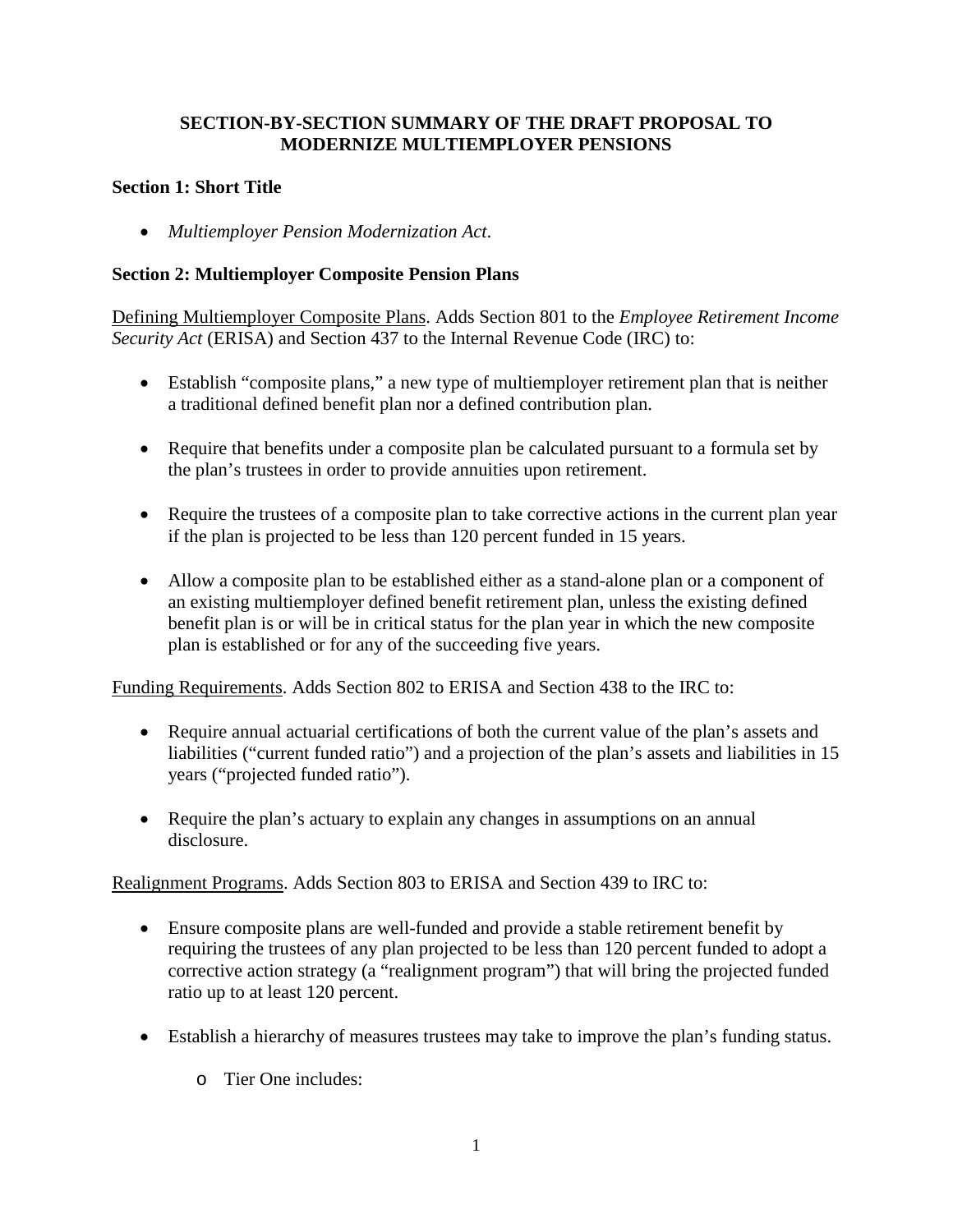- Increasing the amount of incoming contributions.
- Reducing future accruals by active participants, but trustees may not go lower than 1 percent of the contributions on which benefits are based.
- Modifying or eliminating "adjustable benefits" such as early retirement subsidies or recent benefit increases.
- o Tier Two: If the measures in Tier One are insufficient to improve the plan's projected funded ratio to 120 percent, the trustees may consider measures including:
	- Reductions in accrued benefits of participants not yet in pay status.
	- Reductions in cost-of-living adjustments for retirees or post-retirement benefit increases.
- o Tier Three: If the measures in Tier One and Tier Two are insufficient to reach a projected funded ratio of at least 120 percent, the trustees may reduce future benefit accruals below 1 percent, and adjust benefits for retirees in pay status, until either:
	- The plan's projected funded ratio is at least 120 percent or
	- The plan's projected funded ratio is at least 100 percent and the plan's current funded ratio is at least 90 percent.
- Require a notice to be sent to the bargaining parties, plan participants, and the secretary of labor if a plan's projected funded ratio is less than 120 percent. The notice must include the current and projected funded ratios and explanations that the plan may require contribution increases or benefit reductions.
- Require a notice to be sent to the bargaining parties and plan participants once the trustees of a plan decide to adjust benefits in order to maintain a well-funded plan.
- Instruct the secretary of labor to provide model notices and to permit plans to send notices electronically, so long as participants are able to elect traditional paper delivery.

Benefit Increases. Adds Section 804 to ERISA and Section 440 to IRC to:

- Permit trustees of composite plans to improve benefits, subject to certain limitations.
- Allow trustees to increase benefits by 3 percent if (1) the plan's current funded ratio is at least 110 percent; (2) taking the benefit increase or new benefits into account, the current funded ratio is at least 100 percent and the projected funded ratio is at least 120 percent; and (3) the expected contributions for the current plan year cover at least 120 percent of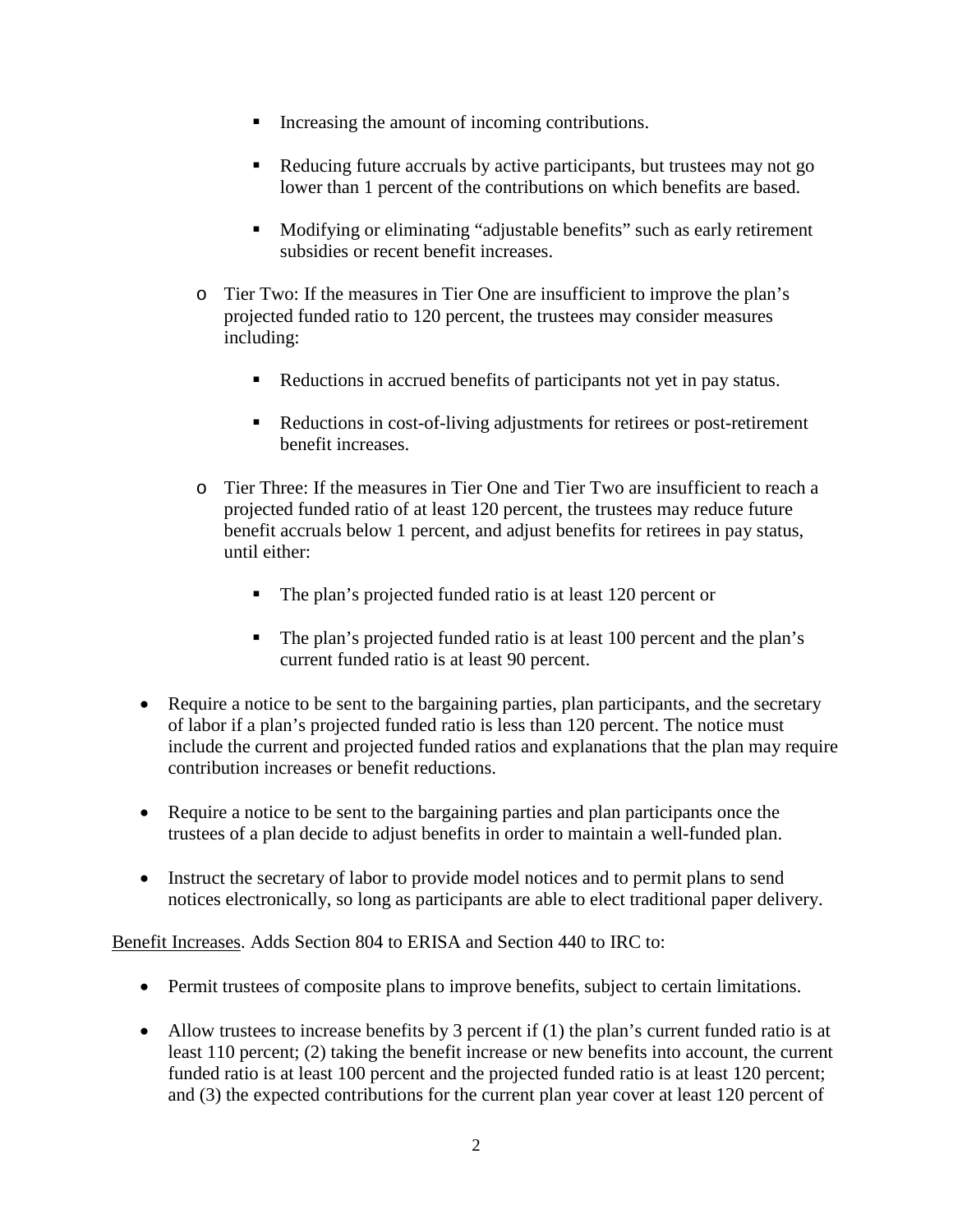the benefits earned that year, including the benefit increases or new benefits.

- o The 3 percent cap is lifted if, after taking the benefit increase or new benefits into account, the plan's current funded ratio is at least 140 percent and the projected funded ratio is at least 140 percent.
- The trustees may not increase benefits unless the benefit increases are equitably distributed and take into account the extent to which retirees experienced benefit reductions under a realignment program.

Preserving Legacy Plan Funding. Adds Section 805 to ERISA and Section 440A to IRC to:

- Provide that a multiemployer defined benefit plan becomes a "legacy plan" to the extent a class of participants no longer accrues benefits in the defined benefit plan and instead accrues benefits under a composite plan.
- Generally require parties contributing to a composite plan to also provide a "transition contribution" to the associated legacy plan in order to ensure the long-term health of the legacy plan. The transition contribution rate may never decrease after initially set.
- Require the trustees of a legacy plan to set the transition contribution rate annually in order to fund the normal cost of the current plan year and amortize any shortfalls over a period of 15 years. However, any underfunding present in the first year may be amortized over 25 years.
- Require, in certain circumstances, that at least 25 percent of incoming contributions are allocated to the composite plan.
- End transition contribution requirements when the plan, using conservative actuarial assumptions, is: (1) fully funded for at least three out of the immediately preceding five plan years; and (2) is projected to remain fully funded for at least the following four plan years.

Mergers of Composite Plans. Adds Section 806 to ERISA and Section 440B to IRC to:

• Permit composite plans to merge or transfer assets so long as neither the plans nor plan participants are worse off.

# **Section 3: Application of Certain Requirements to Composite Plans**

Existing Disclosures and Notices. Amends various sections of ERISA and Section 6058 of IRC in order to:

• Clarify the treatment of composite plans with respect to certain existing disclosures and notices.